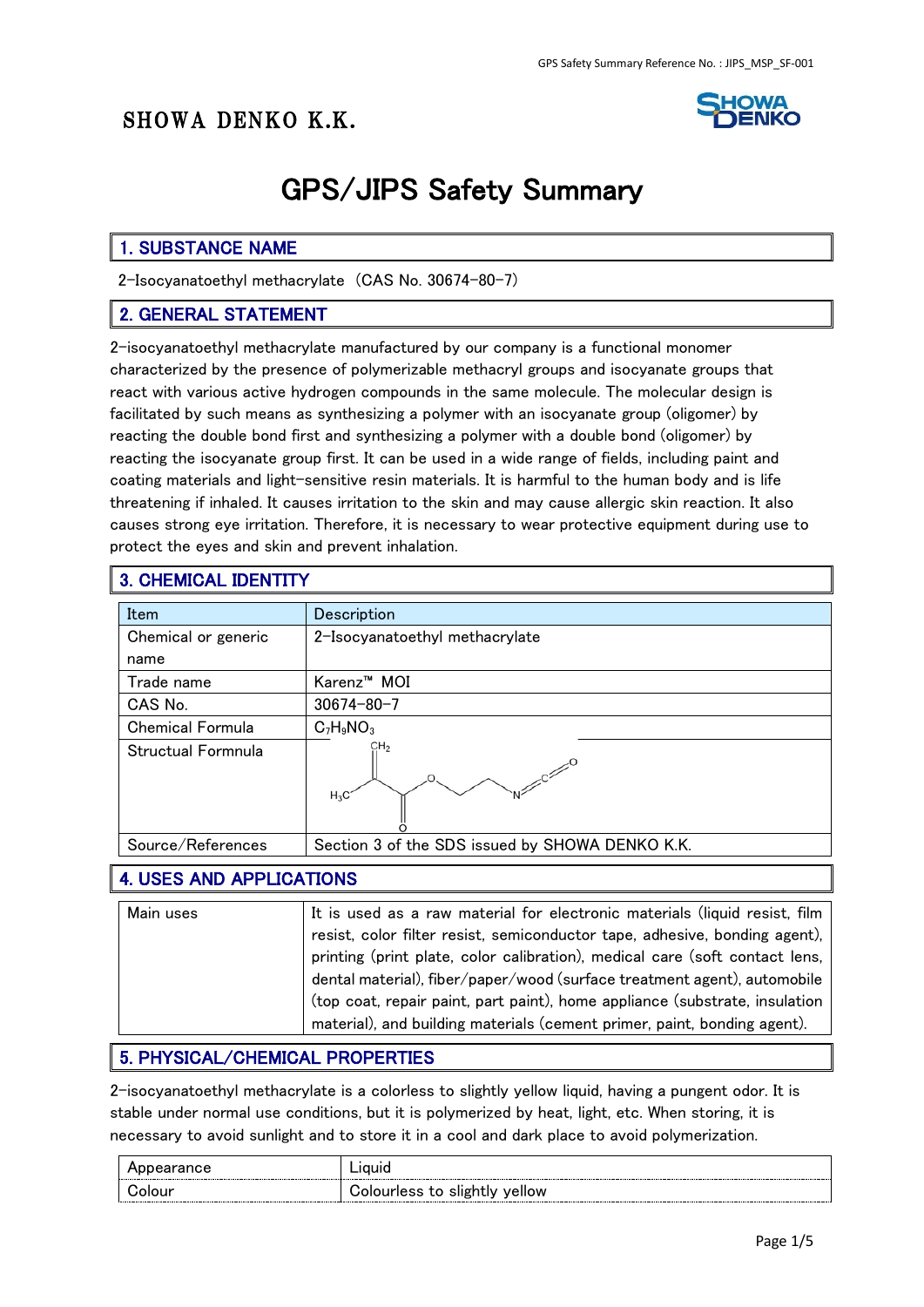| Odour                                                    | Pungent                                                         |
|----------------------------------------------------------|-----------------------------------------------------------------|
| Melting point/Boiling point                              | $\le$ -20.15 °C / 207 °C                                        |
| Flash point                                              | 99° C (Cleveland open style)                                    |
| Explosive limits (vol %)                                 | No data available                                               |
| Auto-ignition temperature                                | 422 $^{\circ}$ C                                                |
| Vapour pressure                                          | 0.018 kPa $(20 °C)$                                             |
| Relative density                                         | 1.1 $(25^{\circ}C)$                                             |
| Solubility                                               | Water: Not measurable due to reaction. Organic solvents that do |
|                                                          | not contain active hydrogen: Easily soluble                     |
| Partition coefficient<br>$n-$<br>octanol/water (Log Pow) | 1.72 (calculated)                                               |
| Sources/references                                       | Section 9 and 10 of the SDS issued by SHOWA DENKO K.K.          |

## 6. HEALTH EFFECTS

| <b>Effect assessment</b>                           | Results (GHS Hazard Classification)                                                      |
|----------------------------------------------------|------------------------------------------------------------------------------------------|
| Acute toxicity (oral)                              | Category 4 Harmful if swallowed.                                                         |
| Acute toxicity (dermal)                            | Classification not possible.                                                             |
| Acute toxicity (inhalation:gas)                    | Not classified.                                                                          |
| Acute toxicity (inhalation: vapour)                | Category 1 Fatal if inhaled.                                                             |
| Acute toxicity (inhalation:dust, mist)             | Classification not possible.                                                             |
| Skin corrosion/irritation                          | Category 2 Causes skin irritation.                                                       |
| Serious eye damage/eye irritation,                 | Category 1 Causes serious eye damage.                                                    |
| Respiratory sensitisation                          | Category 1 May cause allergy or asthma<br>symptoms or breathing difficulties if inhaled. |
| Skin sensitisation                                 | Category 1A May cause an allergic skin<br>reaction.                                      |
| Germ cell mutagenicity                             | Not classified.                                                                          |
| Carcinogenicity                                    | Classification not possible.                                                             |
| Reproductive toxicity                              | Not classified.                                                                          |
| Specific target organ toxicity $-$ Single exposure | Not classified.                                                                          |
| Specific target organ toxicity (repeated           | Not classified.                                                                          |
| exposure)                                          |                                                                                          |
| Aspiration hazard                                  | Classification not possible.                                                             |
| Referencese                                        | Section 2 and 11 of SDS issued by SHOWA<br>DENKO K.K.                                    |

• GHS (Globally Harmonized System of Classification and Labelling of Chemicals): A system that classifies chemicals according to the type and degree of hazards, labels the information, and provides safety data sheets according to globally harmonized rules.

• Not classified: Sufficient information has been obtained to implement the GHS classification, and as a result of the classification, it does not fall under any of the hazard categories specified in the GHS. It is considered to be a lower hazard; There is not enough information for GHS classification, and classification is not possible.

• Classification not possible: Classification is not possible because there is no sufficiently reliable data to make judgment on GHS classification after examining various information sources and in-house data, etc; Since the priority of physical state, chemical structure, chemical property, and hazard items used in the GHS classification procedures does not fall under the category, it is not subject to the classification for the category.

## 7. ENVIRONMENTAL EFFECTS

| Effect assessment                                            | Results (GHS Hazard Classification) |
|--------------------------------------------------------------|-------------------------------------|
| Hazardous to the aquatic environment, short-<br>term (acute) | Not classified.                     |
| Hazardous to the aquatic environment, long-                  | Not classified.                     |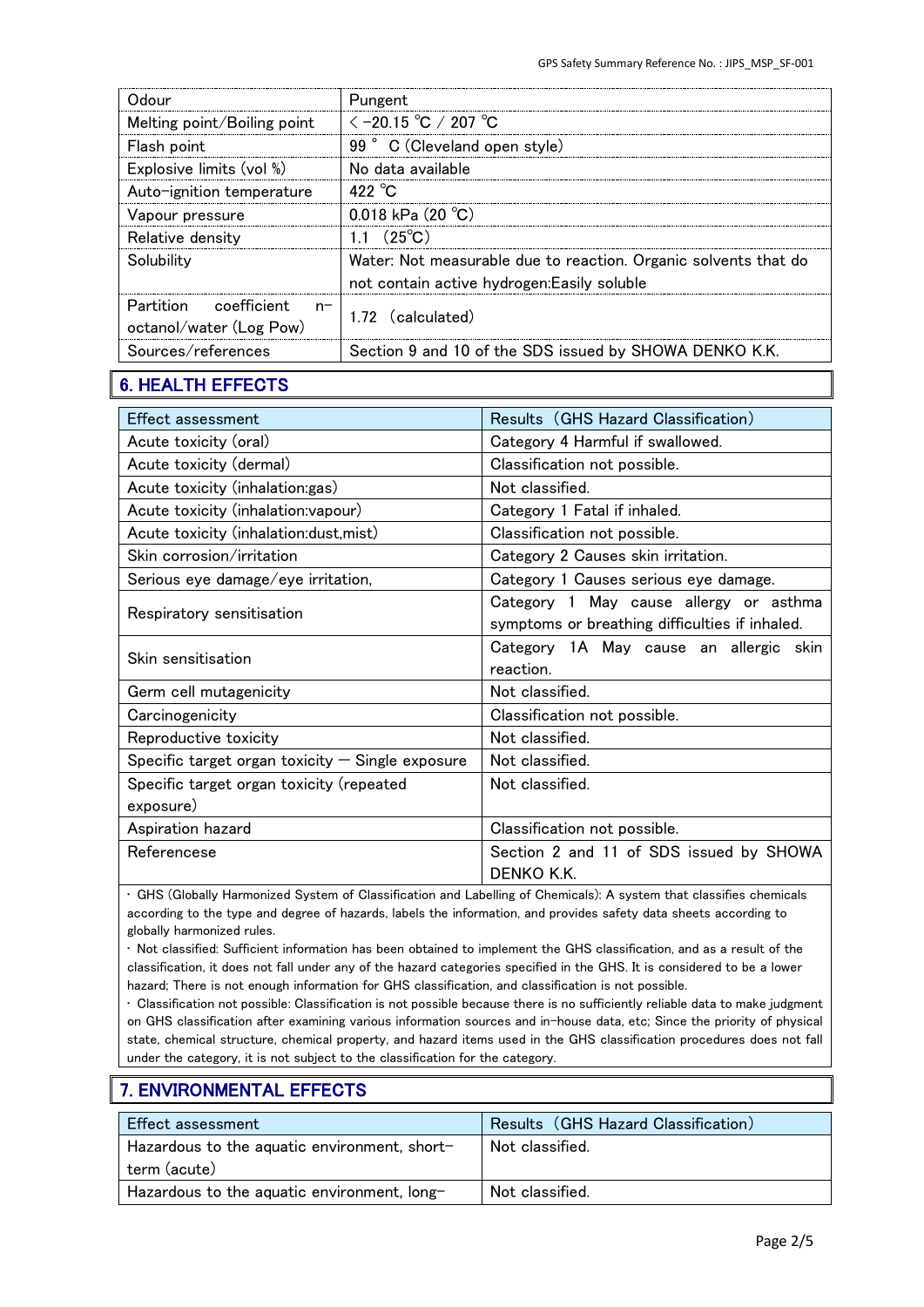| term (chronic)               |                                        |
|------------------------------|----------------------------------------|
| Hazardous to the ozone layer | Classification not possible.           |
| Sources/references           | Sections 2 and 12 of the SDS issued by |
|                              | SHOWA DENKO K.K.                       |

| Environmental fate/dynamics  |                                                                                                                                                                                                                                                                                                                                                                                 |
|------------------------------|---------------------------------------------------------------------------------------------------------------------------------------------------------------------------------------------------------------------------------------------------------------------------------------------------------------------------------------------------------------------------------|
| Mobility in soil             | $Koc=64.7$                                                                                                                                                                                                                                                                                                                                                                      |
| Persistence/degradabili      | Biodegradation test (OECD TG301B, 28 days): Percentage degradation                                                                                                                                                                                                                                                                                                              |
| ty                           | 87%                                                                                                                                                                                                                                                                                                                                                                             |
| <b>Bioaccumulation</b>       | $Log Pow = 1.72$                                                                                                                                                                                                                                                                                                                                                                |
| potential                    | Accumulation is suggested to be low.                                                                                                                                                                                                                                                                                                                                            |
| Conclusion about<br>PBT/vPvB | The criteria for persistent bioaccumulative and toxic (PBT; remaining<br>persistently in the environment and possessing high bioaccumulation<br>potential and toxicity) and very persistent and very bioaccumulative<br>(vPvB; remaining very persistently in the environment and possessing<br>very high bioaccumulation potential) chemicals are believed to<br>inapplicable. |
| Sources/references           | Sections 12 of the SDS issued by SHOWA DENKO K.K.                                                                                                                                                                                                                                                                                                                               |

## 8. EXPOSURE

| <b>Detals</b>          | Exposure potentials through main uses                                     |  |
|------------------------|---------------------------------------------------------------------------|--|
| Occupational exposures | Exposure to this product occurs in manufacturing facilities and various   |  |
|                        | industrial facilities that use the substance, but the exposure in         |  |
|                        | operators is relatively low because all of them are in closed processes   |  |
|                        | under controlled conditions; therefore, there is almost no possibility of |  |
|                        | atmospheric release of the product. However, inhalation and contact       |  |
|                        | with the skin/eyes may occur during sampling, filling, and transfer       |  |
|                        | operations.                                                               |  |
| Consumer exposures     | This product is not used directly by general consumers.                   |  |
| Environmental          | Since our company products are typically manufactured and used in         |  |
| exposures              | closed processes, the potential for release into the environment is       |  |
|                        | limited.                                                                  |  |
| Precautions            | If there is a possibility of exposure in other uses, take appropriate     |  |
|                        | measures with reference to recommended risk management measures.          |  |

## 9. RISK MANAGEMENT RECOMMENDATIONS

Recommended risk management measures can minimize risks to workers, consumers, and the environment from Section 8 exposure scenarios.

| <b>Detals</b> | Risk management recommendations                                        |  |
|---------------|------------------------------------------------------------------------|--|
| Worker        | Technical measures, local exhaust, and general ventilation             |  |
|               | Install local exhaust ventilation and general ventilation equipment at |  |
|               | the manufacturing, storage, and handling areas for our company         |  |
|               | products, and install eyewash facility and safety shower near the      |  |
|               | handling areas.                                                        |  |
|               | Permissible concentration                                              |  |
|               | It is not established.                                                 |  |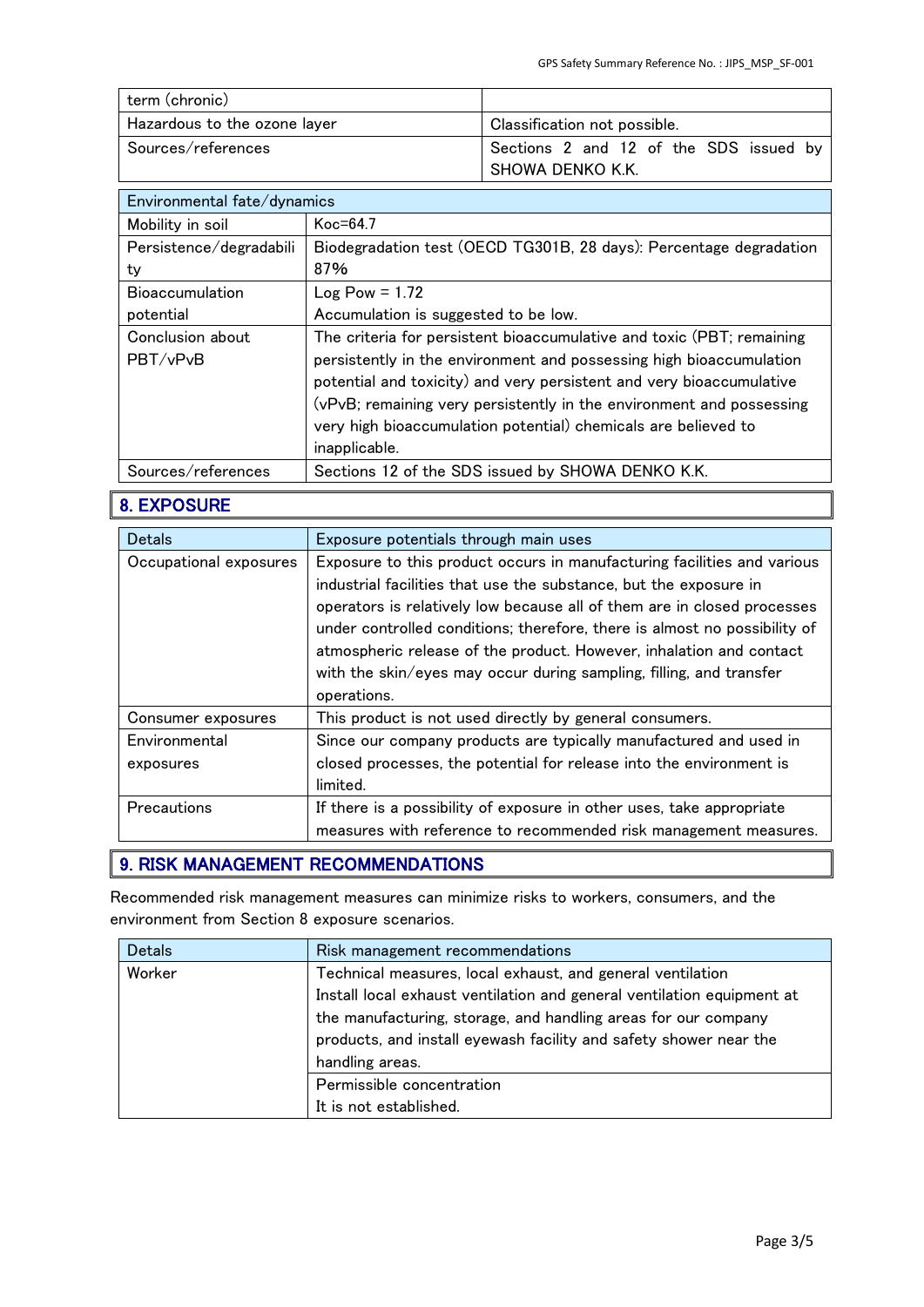|                           | Protective equipment                                                     |
|---------------------------|--------------------------------------------------------------------------|
|                           | During operation, wear a gas mask for organic gas or an air-line mask,   |
|                           | gloves, apron, boots (use a chloroprene rubber protective equipment      |
|                           | because it penetrates the rubber protective equipment) to avoid          |
|                           | contact with the skin; also use goggles to prevent air from entering so  |
|                           | that eye irritation can be avoided.                                      |
|                           | Precautions                                                              |
|                           | The operation manager should educate operators about the selection       |
|                           | of appropriate protective equipment, proper usage method, and control    |
|                           | method of the work site.                                                 |
| Consumer                  | This product is not used directly by general consumers.                  |
| Environment               | Take care not to discharge the spilled product into rivers, etc., and    |
|                           | affect the environment. Since the product has a strong odor or           |
|                           | irritancy, take appropriate measures, such as notifying people in the    |
|                           | vicinity of the leakage.                                                 |
| Special notes             | If the product leaks, allow it to be absorbed by an absorbent, such as   |
| (emergency measures       | vermiculite, sawdust, and sand, and treat it with dilute ammonia water   |
| in case of leakage, etc.) | (e.g., 50% ethylene glycol water mixed with concentrated ammonia         |
|                           | water $[1/10$ amount]). Immediately remove ignition sources from the     |
|                           | vicinity and prepare suitable extinguishing media.                       |
| Precautions               | For normal handling, emergency response, disposal, and transportation    |
|                           | control measures, refer to sections 4, 5, 6, 7, 8, 13, and 14 of the SDS |
|                           | issued by Showa Denko K.K.                                               |

## 10. STATE AGENCY REVIEW

| Hazard assessment             | Situations of review                           |
|-------------------------------|------------------------------------------------|
| International Chemical Safety | none                                           |
| Cards                         |                                                |
| OECD HPV                      | none                                           |
| <b>REACH</b>                  | https://echa.europa.eu/substance-information/- |
|                               | /substanceinfo/100.045.698                     |

#### 11. REGULATORY INFORMATION/GHS CLASSIFICATION AND LABELLING INFORMATION

When using the product outside Japan, it must be handled in accordance with applied laws and regulations in that country or territory.

| <b>Hazards</b>          | Classification results (hazard information)     |  |  |  |
|-------------------------|-------------------------------------------------|--|--|--|
| Health hazards          | Acute toxicity (oral), Category 4               |  |  |  |
|                         | Acute toxicity (inhalation: vapour), Category 1 |  |  |  |
|                         | Skin corrosion/irritation, Category 2           |  |  |  |
|                         | Serious eye damage/eye irritation, Category 1   |  |  |  |
|                         | Respiratory sensitisation, Category 1           |  |  |  |
|                         | Skin sensitisation, Category 1A                 |  |  |  |
| Labelling Information   |                                                 |  |  |  |
| Hazard pictograms (GHS) |                                                 |  |  |  |
| Signal word (GHS)       | Danger                                          |  |  |  |
| Hazard statements (GHS) | Harmful if swallowed. (H302)                    |  |  |  |